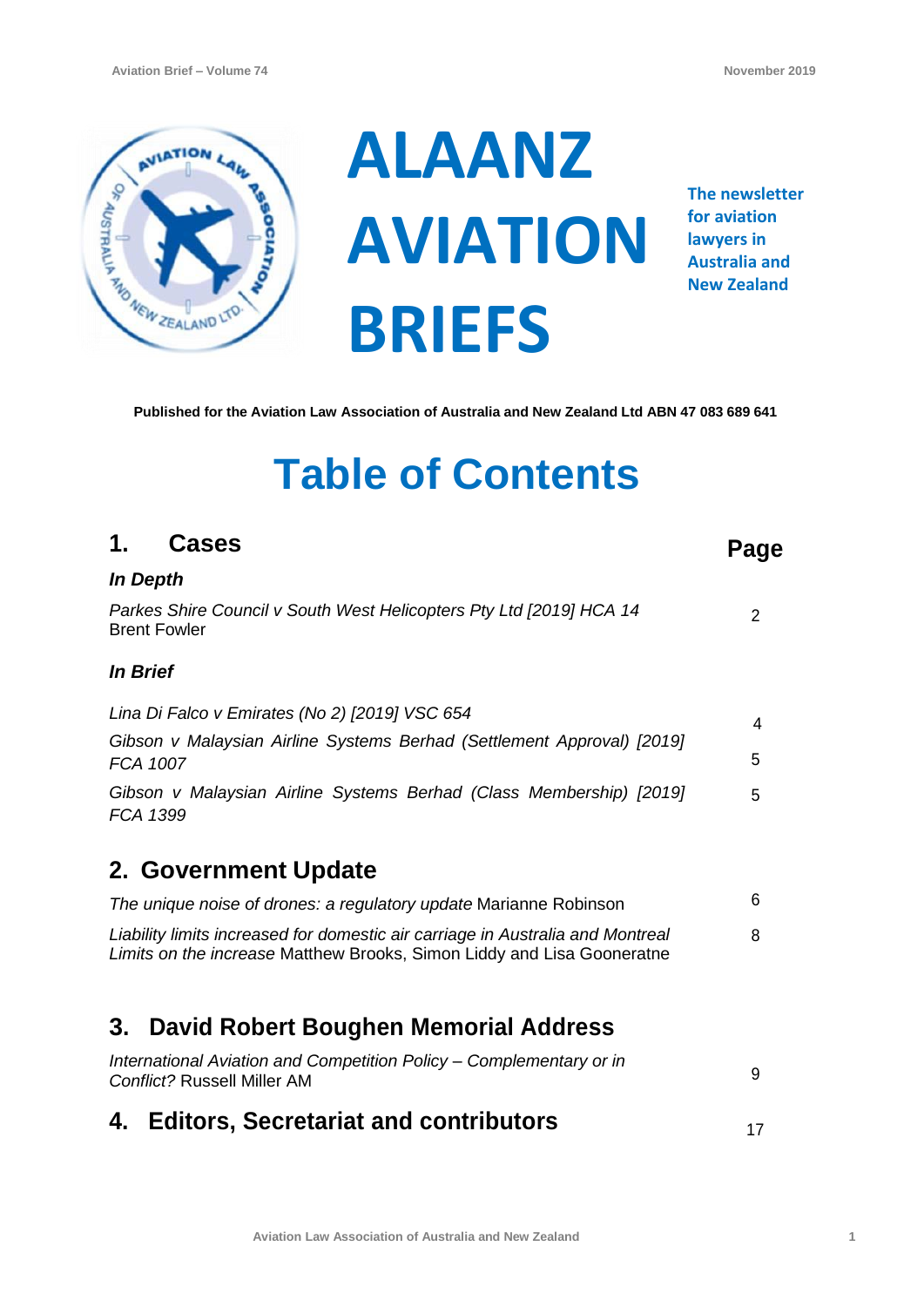## **1. Cases**

## *Parkes Shire Council v South West Helicopters Pty Ltd [2019] HCA 14*

#### **Brent Fowler, GSG Legal**

#### **Facts**

In 2006 Parkes Shire Council (**the Council**) engaged South West Helicopters Pty Ltd (**South West**) to provide a helicopter and pilot for the purposes of an aerial noxious weed survey. The helicopter pilot was an employee of South West. Two Council employees, one being Mr Ian Stephenson (**Mr Stephenson**), were on board the helicopter to conduct that survey. On 2 February 2006, while conducting the survey the helicopter struck a power line and killed all three occupants. The accident led to claims and crossclaims being brought in the New South Wales Supreme Court.

#### **Relevant law and issue for determination**

In Part IV of the *Civil Aviation (Carriers Liability) Act 1959* (Cth) (**the CACL**) Section 28 provides:

*"…the carrier is liable for damage sustained by reason of the death of the passenger or any bodily injury suffered by the passenger resulting from an accident which took place on board the aircraft or in the course of any of the operations of embarking or disembarking"*.

Also in Part IV of the CACL Section 35(2) provides

*"…the liability under this Part is in substitution for any civil liability of the carrier under any other*  law in respect of the death of the passenger or in respect of the injury that has resulted in the *death of the passenger."*

The issue for decision in this case was ultimately whether non-passenger claims for common law nervous shock damages were within the exclusive scope of the CACL regime as referred to in Section 35(2).

#### **Decision at trial**

The New South Wales Supreme Court allowed the common law nervous shock claims to be brought by the Stephenson family after adopting the reasoning in the majority decision of the Full Court of the Federal Court of Australia in *South Pacific Air Motive Pty Ltd v Magnus* (1998) 157 ALR 443 (**Magnus**). In Magnus, an aircraft containing a group of school students crashed shortly after take-off from Sydney Airport. No passengers died in the crash. Proceedings were brought on behalf of the parents of the school students for common law nervous shock damages. The Full Court held that Section 36 of the CACL was not

*"…intended to preclude claims by non-passengers seeking damages for nervous shock under the general law"*. 1

Beaumont J in dissent stated:

 $\overline{a}$ 

*"It is apparent that Pt IV was intended to operate exclusively, as a code, in the event of the death or personal injury of a passenger in an aircraft accident. In that area, Pt IV provides some benefits not available under the general law, yet is also restrictive of the rights of a plaintiff at common law in some respects." <sup>2</sup>*

<sup>1</sup> *South Pacific Air Motive Pty Ltd v Magnus* (1998) 157 ALR 443 at 487

**Aviation Law Association of Australia and New Zealand <sup>2</sup>** <sup>2</sup> *South Pacific Air Motive Pty Ltd v Magnus* (1998) 157 ALR 443 at 458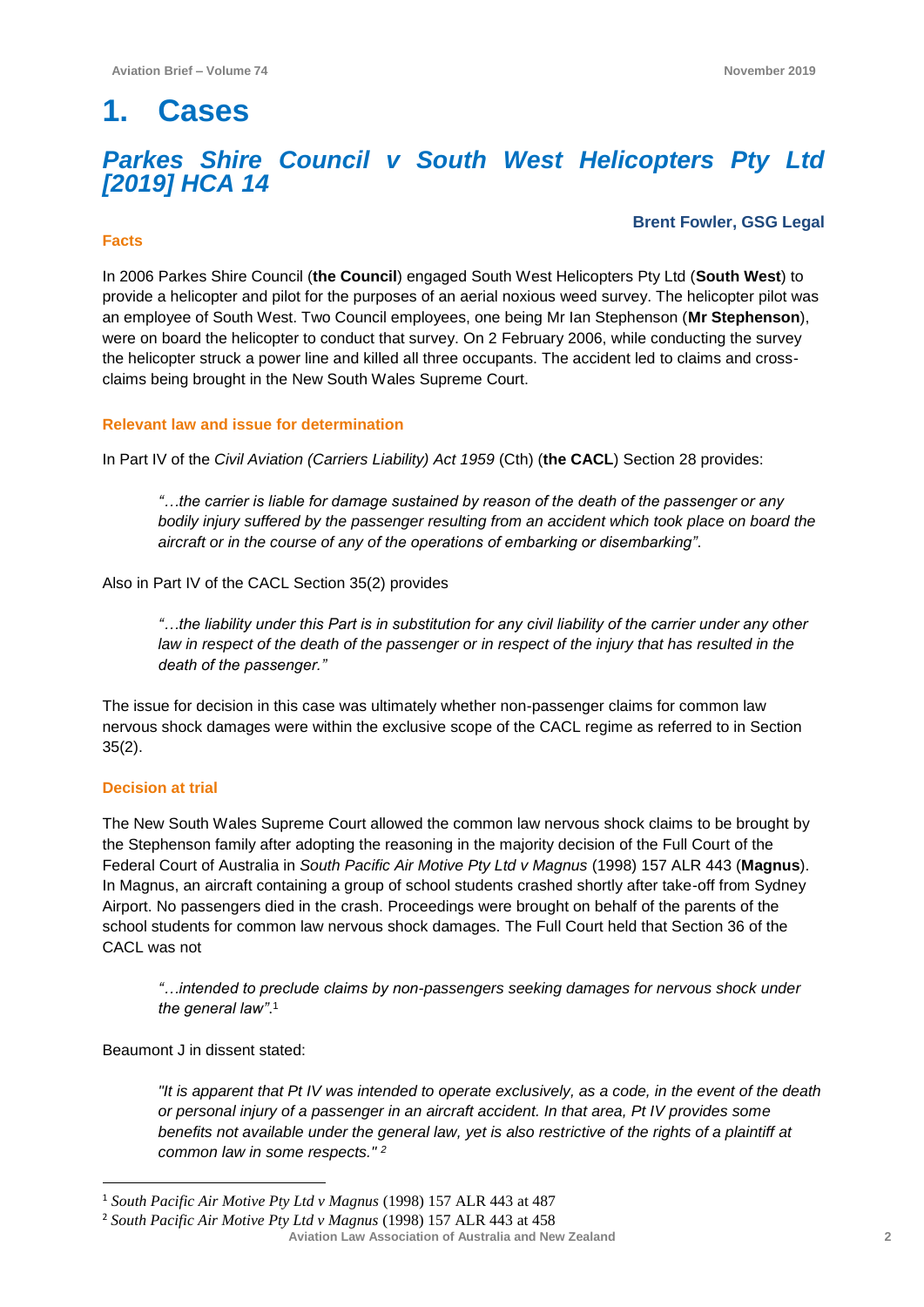#### **Decision on Appeal**

The New South Wales Court of Appeal by majority found that Section 35(2) of the CACL

*"…is intended to be exclusive of all other remedies available to a moving party seeking relief in connection with injury or death covered by the Convention"*. 3

That Court held that non-passengers are not entitled to bring common law nervous shock claims in the event of the death of a passenger on a CACL flight and therefore disallowed the common law nervous shock claims that were brought by the Stephenson family.

#### **Decision of the High Court**

The High Court granted leave to appeal the decision of the New South Wales Court of Appeal in respect of the CACL Section 35(2) issue.

The High Court stated (at paragraph 36) that:

*"The cardinal purpose of the CACL Act in giving effect to the Convention was to achieve uniformity in the law relating to liability of air carriers, so that, in those areas with which the Convention deals, it contemplates a uniform code that excludes resort to domestic law".*

And further (at paragraph 124) that Section 35(2):

*"…applies to make liability under s 28 (and related limitations) a substitute for any civil liability of the carrier under any other law in respect of the death of the passenger. Any liability to Mr Stephenson's family that might have been found to exist under the Civil Liability Act for psychiatric injury resulting from the sudden shock of Mr Stephenson's death was liability under "any other law" in respect of the death of Mr Stephenson."*

The High Court held that the non-passengers, here the Stephenson family, were precluded from bringing common law nervous shock claims against a carrier in the event of the **death** of a passenger (Mr Stephenson) on a CACL flight.

In doing so the High Court disapproved of the majority decision in Magnus and approved the dissenting Judgment of Beaumont J in that case, the High Court stating (at paragraph 25):

*"Beaumont J was rightly focused upon the evident intention of the CACL Act to create uniform and exclusive rules as to the liability of a carrier for events involving injury to or the death of passengers in accordance with the intent of the Warsaw Convention."*

This leads to the conclusion that non-passengers are also precluded from bringing common law nervous shock claims against a carrier in the event that a passenger suffers **personal injury** on a CACL flight.

#### **Commentary**

 $\overline{a}$ 

This decision is significant as it confirms the exclusivity of the uniform code which is set out in the CACL and as it supports the proposition that non-passengers are precluded from bringing common law nervous shock claims against a carrier when a passenger dies or is injured on a CACL flight.

**Aviation Law Association of Australia and New Zealand <sup>3</sup>** 3 *South West Helicopters Pty Ltd v Stephenson* [2017] NSWCA 312 at 114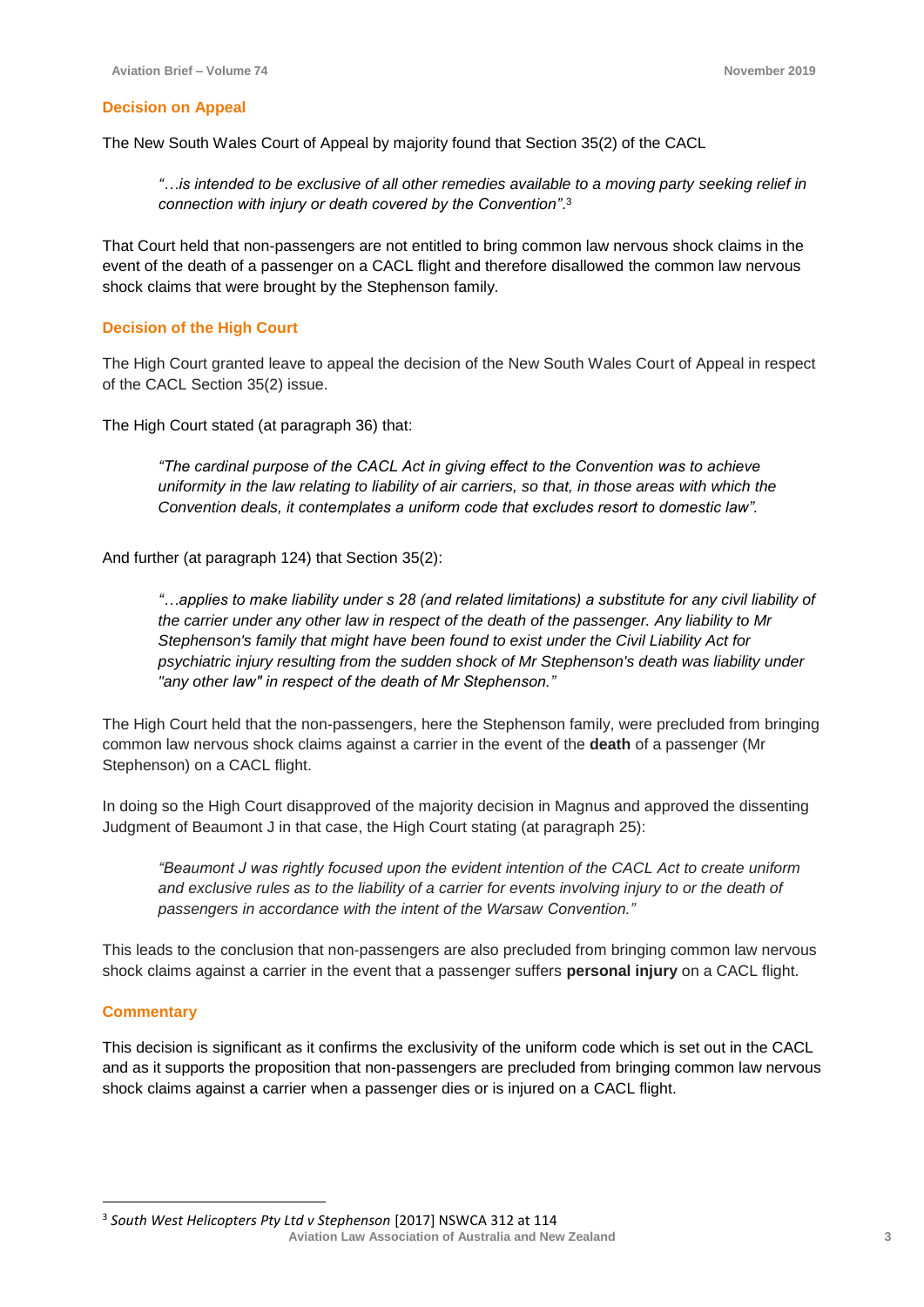#### **IN BRIEF**

## *Lina Di Falco v Emirates (No 2) [2019] VSC 654*

#### **Background**

Ms Di Falco was a passenger on an Emirates flight from Melbourne to Dubai departing Melbourne on the evening of 15 March 2015. Some hours into the flight, feeling nauseous shortly after the first meal service, Ms Di Falco got up from her seat to go to the bathroom. At the bathroom doorway she fainted, fracturing her right ankle in the fall. Ms Di Falco's case was that the reason for her faint and subsequent fall was that she was dehydrated. Ms Di Falco alleged that although she had asked for water on the plane it had not been provided. Ms Di Falco sued Emirates, seeking damages for her injuries.

#### **Claim**

Ms Di Falco's only basis for recovering damages was by making a claim pursuant to the *[Civil Aviation \(Carriers' Liability\) Act](https://jade.io/article/218797) [1959](https://jade.io/article/218797) (Cth)* (**CACL Act**).

To succeed in that claim, Ms Di Falco was required to establish:

(a) that an 'accident', as is defined in the CACL Act, occurred; and

(b) whether the accident caused Ms Di Falco to fall and fracture her ankle.

#### **What constitutes an accident?**

Her Honour Forbes J determined from a review of international and Australian authorities that the following principles apply in determining whether an 'accident' has occurred:

> (a) a passenger's own internal reaction to the usual, normal and expected operation of the aircraft is not an accident;

> (b) an accident that is a cause of an injury is different to the occurrence of injury itself;

> (c) it is necessary to identify an event or happening that is external to the passenger;

> (d) identifying an event requires flexible application. An event may arise from acts, omissions or from a combination

of acts and omissions;

(e) the event must be unexpected or unusual;

(f) there may be a chain of events that lead to injury;

(g) it is sufficient that some link in the chain of causal events was an unexpected or unusual event external to the passenger;

(h) if the event is described as inaction or as a failure to do something, the absence of action will not amount to an event unless it can be shown to be an omission by reference to some legal standard requiring action;

(i) common law notions of actions or failure to act arising from a duty of care owed to passengers are irrelevant;

(j) whether an accident has occurred is a question of fact.

Her Honour determined that no 'accident' had occurred because nothing unusual or unexpected occurred on the flight. That, in turn, was because her Honour found that the way in which the plaintiff's requests for water were dealt with by the airlines' attendants were in accordance with their usual practice and were not in disregard of, or contrary to, the airline's policy.

Her Honour did find, however, that the plaintiff's fall was caused by mild dehydration, meaning that if the plaintiff had established that an accident had occurred, her claim against the airline would have succeeded.

However, as Her Honour found that none of the circumstances leading to the plaintiff's mild dehydration amounted to an unusual or unexpected event or happening so as to engage liability under the CACL Act, the plaintiff's claim was unsuccessful.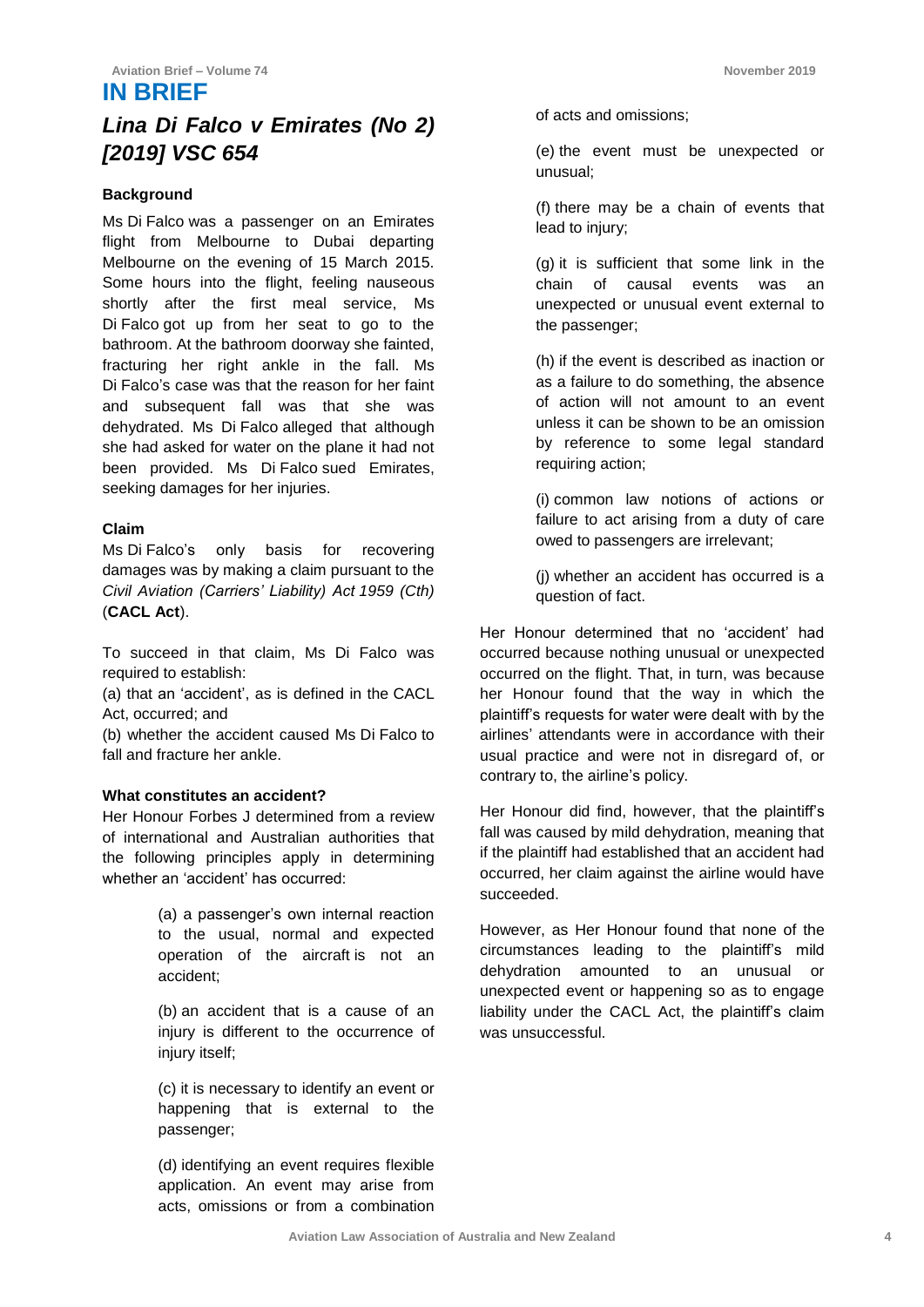**Aviation Brief – Volume 74 November 2019**

## *Gibson v Malaysian Airline Systems Berhad (Settlement Approval) [2019] FCA 1007*

This decision concerned the representative proceedings brought against Malaysian Airline System Berhad (**MAS**) in connection with the shooting-down of flight MH17 on 17 July 2014.

Perram J of the Federal Court was required to decide whether to approve a final settlement of the proceedings on terms set out in a confidential agreement reached between MAS, the applicant and each of the group members. The Court's approval was required because of s 33V of the *Federal Court of Australia Act 1976 (Cth)*.

His Honour noted that, ordinarily, approving the settlement of representative proceedings required the Court to carry out a protective function. This is because the settlement affects group members who are not before the Court. The interests of those group members may not coincide with the interest of the applicant, and the applicant and the respondents may be "friends of the bargain" i.e. have their own interests in seeing the settlement approved.

In the present matter, his Honour determined that these issues did not arise. There were no more than 12 group members, each group member was a client of the firm that represented the applicant and each was a party to the settlement agreement.

In those circumstances, his Honour found that the Court's protective function had no role to play. He therefore approved the settlement.

His Honour found that had it been necessary, he would have been satisfied that the settlement was reasonable. The sum the respondent agreed to pay was not especially large, but it was also not small or trivial. In circumstances where the High Court's recent decision in *Parkes Shire Council v South West Helicopters Pty Limited* [2019] HCA 14 meant that the largest claim made by each group member (that for nervous shock) was no longer maintainable, the quantum appeared reasonable. His Honour was also satisfied that the costs charged by the lawyers were reasonable.

## *Gibson v Malaysian Airline Systems Berhad (Class Membership) [2019] FCA 1399*

Subsequent to the approval hearing, Dr Dyczynski and Mrs Rudhart-Dyczynski (**Dyczynskis**) brought an interlocutory application.

Each of the 12 group members that entered into the settlement were relatives of a deceased passenger, like the Dyczynskis, who had lost their daughter (**Deceased**) in the tragedy. The Dyczynskis found out about the settlement which had occurred through the media. They did not understand why they were not part of the settlement and why they were not kept informed.

The immediate issue for the Court to determine was whether the Dyczynskis were members of the class and entitled to share in the settlement.

The Court had earlier made orders that caused the definition of Group Members to be limited to those representatives of passengers that could properly bring a claim in Australia, having regard to Article 33 the provisions of the *Convention for the Unification of Certain Rules for International Carriage by Air* (**Montreal Convention**). This effectively meant that:

(a) the destination of the Deceased's ticket had to be Australia;

(b) the contract for carriage of the Deceased had to have been made in Australia and where the respondent's place of business was Australia; or

(c) Australia was the Deceased's principal place of residence.

There was no suggestion that Australia was the Deveased's principal place of residence, which left matters (a) and (b) to be determined.

In respect of (a), although the Deceased was heading to Australia, she was on a return ticket from Amsterdam, which meant that her destination was Amsterdam: *Gulf Air Company GSC v Fattouh* [2008] NSWCA 225.

In respect of (b), although the Deceased's ticket was purchased by Mr Dyczynski online from Australia, it was issued from Malaysia and that was the place of business of MAS.

Accordingly, his Honour declared that the Dyczynskis were not group members and could not participate in the settlement.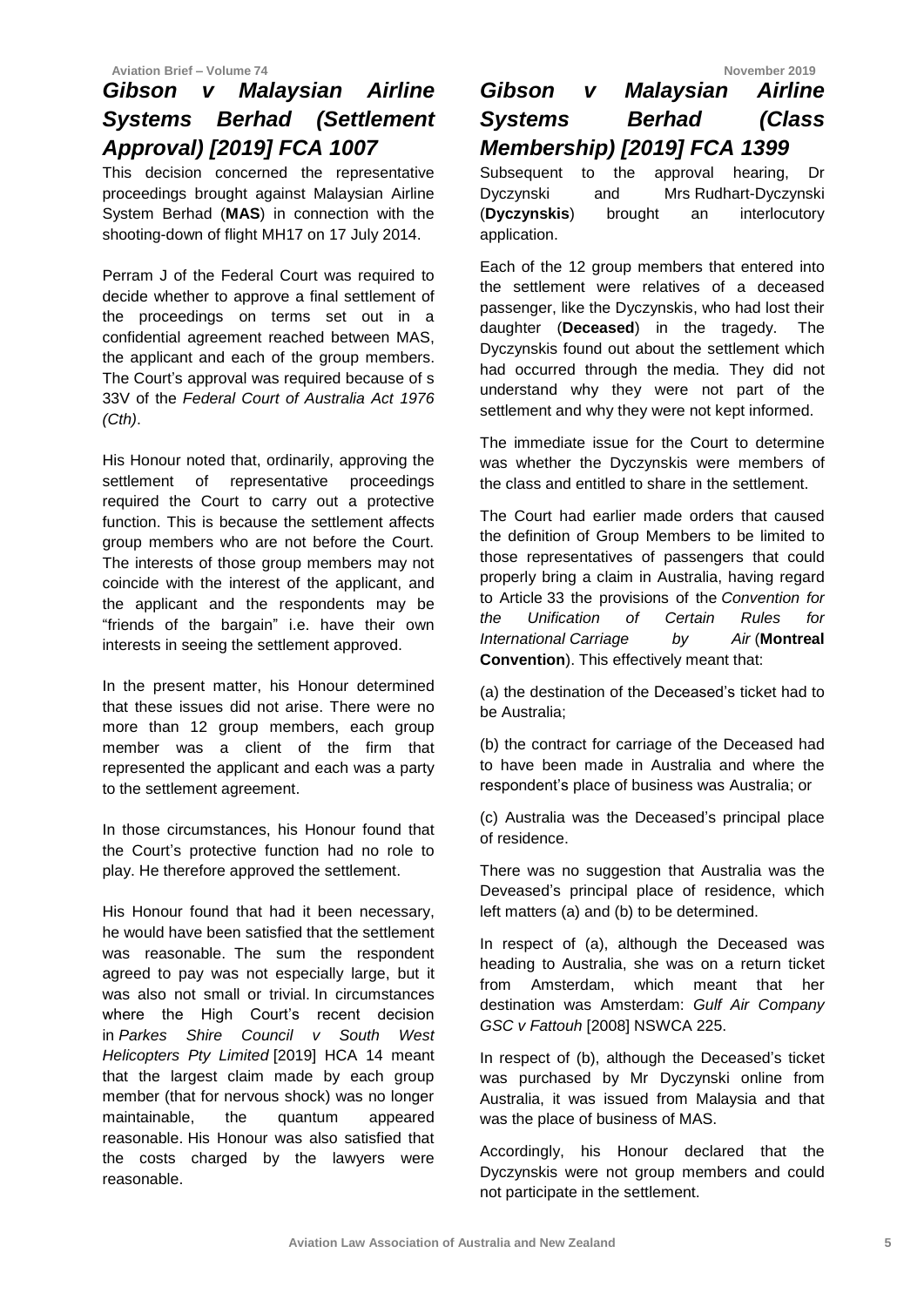## **2. Government update**

## **The unique noise of drones: a regulatory update**

#### **Marianne Robinson, Special Counsel, Sparke Helmore Lawyers**



It is a unique sound and it really draws attention. It is an unknown, unexperienced type of frequency. In that specific frequency, with the higher pitch that really gets people's attention…" - Wing's testimony to the Inquiry into drone delivery systems in the ACT, July 2019 (Inquiry)

Most Australians have never seen a drone or heard one, but the rapid evolution in drone technology and the steady progress from recreational use to commercial use has already put drone noise on the radar of various state, territory and Commonwealth government departments. State and territory laws presently regulate noise intrusion over residential suburbs or major shopping centres. Noises such as lawn mowers, motor vehicle, construction and animals are regulated at this level. Drone noise is regulated at a Commonwealth level and, to date, the law has not been modified to reflect the differences between high altitude commercial aircraft, such as passenger planes and small, low altitude operated drones.

Drone usage is rapidly increasing. Current users include agriculture, emergency services, sport, real estate, aerial mapping, lifesaving, search and rescue, delivery of medical supplies and food, road traffic control and even local government. Increasingly, commercial usage is encroaching on urban and built up areas, which is why noise-related issues are emerging.

In 2018, Wing was permitted to conduct a drone goods delivery trial in Bonython, ACT. During normal operating periods, Wing averaged 22 deliveries per day, with 85 deliveries on their busiest, and final, day of operations. Deliveries were made for various businesses, including Chemist Warehouse, Bunnings, Jasper + Myrtle, Kickstart Expresso, Guzman y Gomez and a local franchisee of Bakers Delight. Fortyseven percent of orders were placed with ACT-owned small businesses. Food items and coffee were the most popular items delivered, while over-the-counter chemist items were the most popular non-food items delivered. The average duration of a drone delivery (from the tester placing an order to receipt of goods) was seven minutes and 36 seconds (comprising approximately four minutes of merchant preparation and three minutes of flight time).

Following this limited trial, complaints were lodged by local residents about the noise generated by the drones and the ACT Government commenced an inquiry into drone deliveries.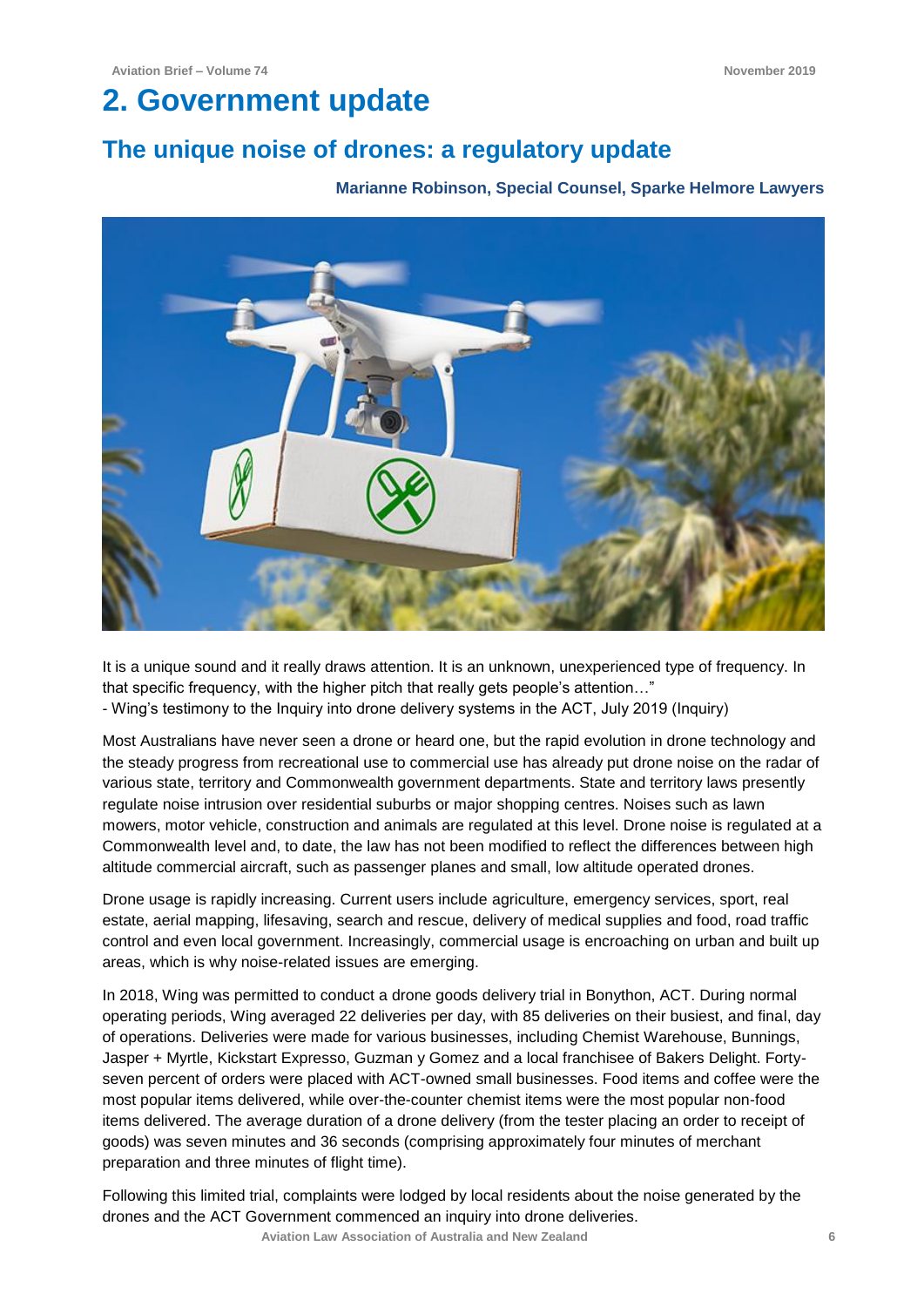The ACT Inquiry published its report in July 2019. One of its four recommendations was to engage proactively with the Department of Infrastructure, Transport, Cities and Regional Development (Department) to share the experience of the ACT community in drone delivery trials, including the issue of drone noise regulation.

#### **Current situation**

Aircraft and airspace regulation in Australia, including the regulation of drones, is governed by the *Civil Aviation Act 1988* (Cth) (the Act) and the *Civil Aviation Safety Regulations 1998* (CASR). This federal Act and these Regulations are administered by the Department.

Presently, all aircraft noise complaints are managed through the Noise Complaint and Information Service administered by Air Services Australia. There are no international noise aviation standards for drones.

Until recently, the Department has considered the *Air Navigation (Aircraft Noise) Regulations 2018* (Cth) as not applicable to drones. The existing Regulations were developed for traditional aircraft, such as jets, prop planes and helicopters, whose noise type and general flying altitudes are much higher than drone altitudes.

Drones also have a very different pitch to that of traditional aircraft and because of the lower altitude can be "heard" differently, depending on the background noise. For example, drones monitoring heavy traffic flows while tethered to a multistorey building are likely to be heard by fewer people than a drone taking aerial photos for a real estate sale. Similarly, drones being used for sporting events at large arenas are less likely to be heard by individuals than when used in the neighbourhood park during a community sporting match. Also relevant to noise-related issues is the total number of drone movements per day, the duration, number per hour and take-off day.

Following submissions from the ACT Standing Committee on Economic Development and Tourism, the Department has reconsidered its position and formed the view that s 17 of the Regulations does in fact apply to drones. As a result of this new interpretation, commercial and recreational drone operations require s 17 approvals.

#### **Department Issues Paper**

In September 2019, in response to the ACT Inquiry, the Department released its Issues Paper: *Review of the Air Navigation (Aircraft Noise) Regulations 2018 – Remotely Piloted Aircraft.*

The specific purpose of the review is to have public consultation on the Regulations and the continued appropriate scope and breadth of drone noise regulation for remotely piloted aircraft (drones) and urban air mobility.

The review will address a range of noise-related issues, including:

- community acceptance noise impacts on built up and residential areas
- state, territory and a local government noise standards
- jurisdictional issues, and
- relevance of the existing Regulations and the role of Air Services.

This review is of specific interest to commercial operators, as well as to local government and state government departments that use commercial drone services.

**Submissions close 22 November 2019 with the Review Report to be completed by 31 December 2019.**

*This article was first published by Sparke Helmore Lawyers on its website, [www.sparkehelmore.com.au](http://www.sparkehelmore.com.au/)*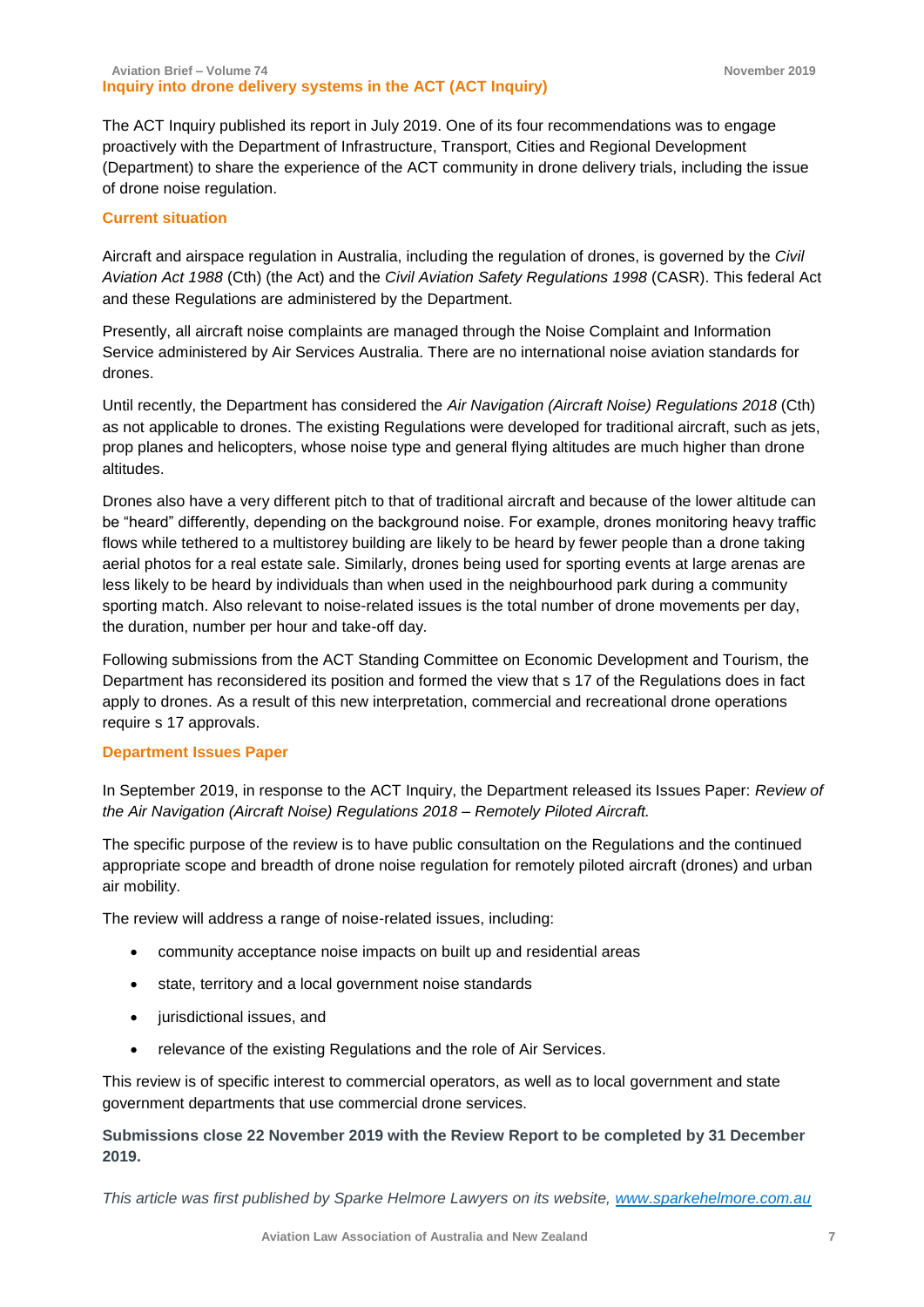## **Liability limits increased for domestic air carriage in Australia and Montreal Limits on the increase**

#### **Matthew Brooks, Partner, Simon Liddy, Partner and Lisa Gooneratne, Special Counsel**

*Matthew Brooks, Simon Liddy and Lisa Gooneratne report on the increase to the liability limits under the Civil Aviation (Carrier's Liability) Act 1959 (CACL Act) that commenced on 1 October 2019 via regulations introduced by of the Civil Aviation (Carriers' Liability) Regulations 2019 (Regulations) and the updates to the Montreal Convention liability limits which have been proposed by the International Civil Aviation Organisation (ICAO).*

#### **New limits for Australian domestic carriage now in force from 1 October 2019**

The Regulations come into force on 1 October 2019 increasing the Australian domestic carriage liability limits for passengers, baggage and mandatory insurance as follows:

- *Passengers:* For the purposes of subsection 31(1) of the Act, the liability limit for claims in respect of passenger personal injury and death for Australian domestic air carriage is AUD\$925,000.
- *Baggage:* 
	- $\circ$  For the purposes of subsection 31(2) of the Act, the liability limit for claims in respect of destruction or loss of checked baggage, for Australian domestic air carriage, is AUD\$3,000; and
	- $\circ$  For the purposes of subsections 31(3) of the Act, the liability limit for claims in respect of destruction or loss of unchecked baggage, for Australian domestic air carriage, is AUD\$300.
- *Mandatory insurance:* For the purposes of subsection 41C(3)(aa) of the Act, the amount of personal injury indemnity insurance that an Australian air carrier must have in respect of each passenger, is 480,000 SDRs (approx. AUD\$965,500).

#### **New limits under the Montreal Convention expected to be in force on 28 December 2019**

It is proposed the Montreal Convention Limits are to be increased by 13.9% and is based on the accumulated rate of inflation since the last revision in 2008. Subject to approval by the majority of member States, the Montreal Convention Limits are to increase on 28 December 2019, as follows:

- *Injury/death*: The Article 21 strict liability limit is increasing from 113,100 SDRs (approx. AUD\$227,400) to 128,821 SDRs (approx. AUD\$259,000);
- *Delay*: The limit is increasing from 4,694 SDRs (approx. AUD\$9,450) to 5,346 SDRs (approx. AUD\$10,750);
- *Baggage*: The limit is increasing from 1,131 SDRs (approx. AUD\$2,275) to 1,288 SDRs (approx. AUD\$2,590); and
- *Cargo*: The limit is increasing from 19 SDRs per kg (approx. AUD\$38.23 per kg) to 22 SDRs per kg (approx. AUD\$44.27).

In light of the increased limits for Australian domestic carriage to which the CACL Act applies, and international carriage to which the Montreal Convention applies, it will be prudent for air carriers to review their current liability and insurance arrangements.

*This article was first published by HWL Ebsworth Lawyers on its website, [www.hwlebsworth.com.au,](http://www.hwlebsworth.com.au/) and followed an earlier article published on that website which set out, in further detail, the Government's proposals prior to their commencement.*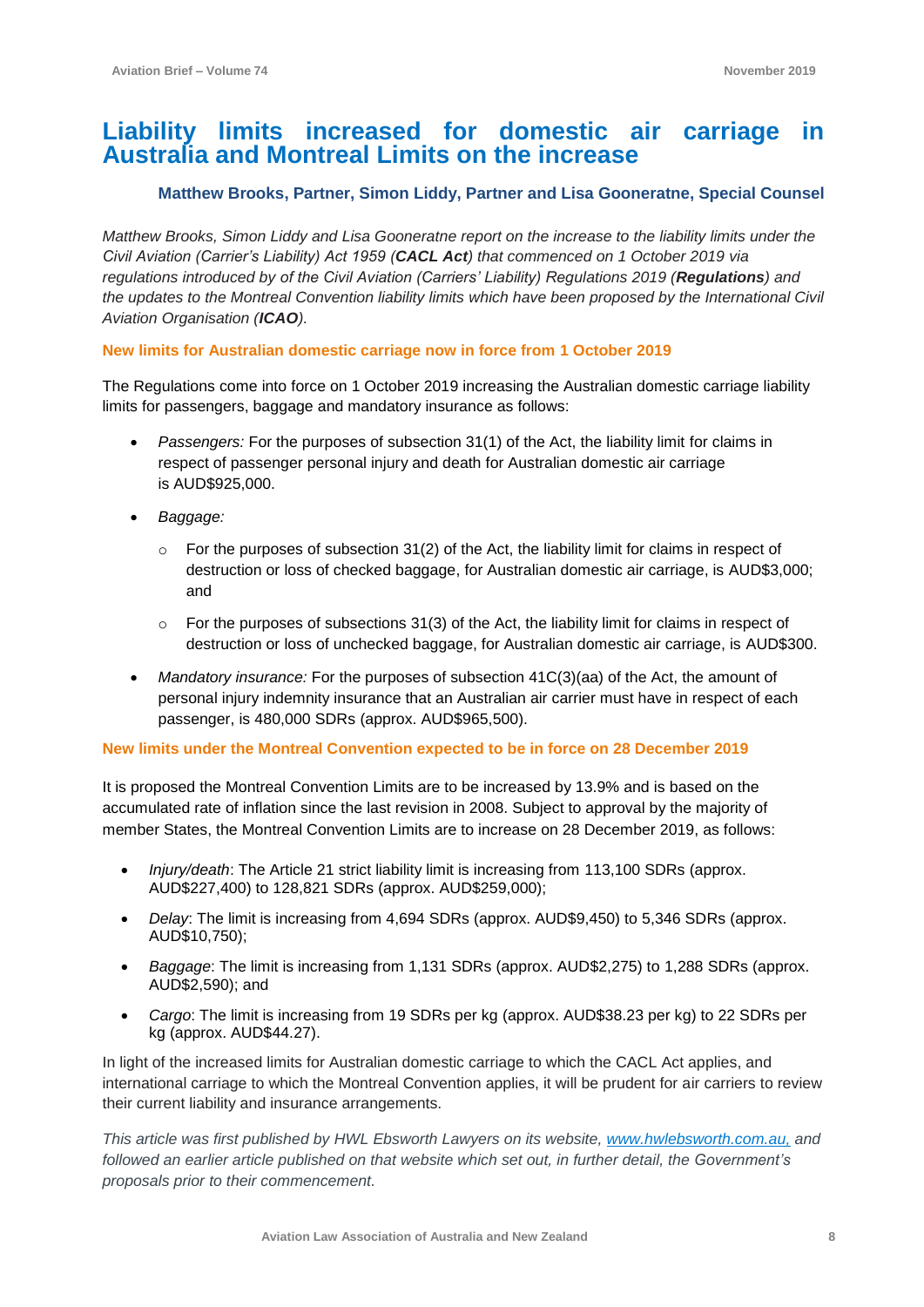# **3. David Robert Boughen Memorial Address**

### **International Aviation and Competition Policy – Complementary or in Conflict?**

#### **Russell Miller AM, Aviation Regulatory Group, Minter Ellison**



The Aviation Law Association is to be commended for continuing to honour David's contribution through this Address. It is an honour to have been asked to deliver it this year.

As you know, David was a founding member of the Association. In addition to his active practice at the Bar he had a passion for flying. David was a Wing Commander in the RAAF, serving as a member of its Legal Panel. His practice at the Queensland Bar included both civilian and military aviation matters.

I am told that David took to aviation from an early age – that he had inherited his father's love of flying. His father had been a pilot during WWII. David's family reports that the freedom he experienced from aviation was of immense joy to him.

As the Queensland Chief Justice, Paul De Jersey, who knew David personally, said eloquently at this conference in 2007:

*His tragic death … substantially diminished a community which respected and admired him.*

#### **Why me?**

Today I join a long list of distinguished speakers who have delivered this address in David's memory.

So why did the organisers invite me? I have flown many miles, but never as a pilot. My only claim is that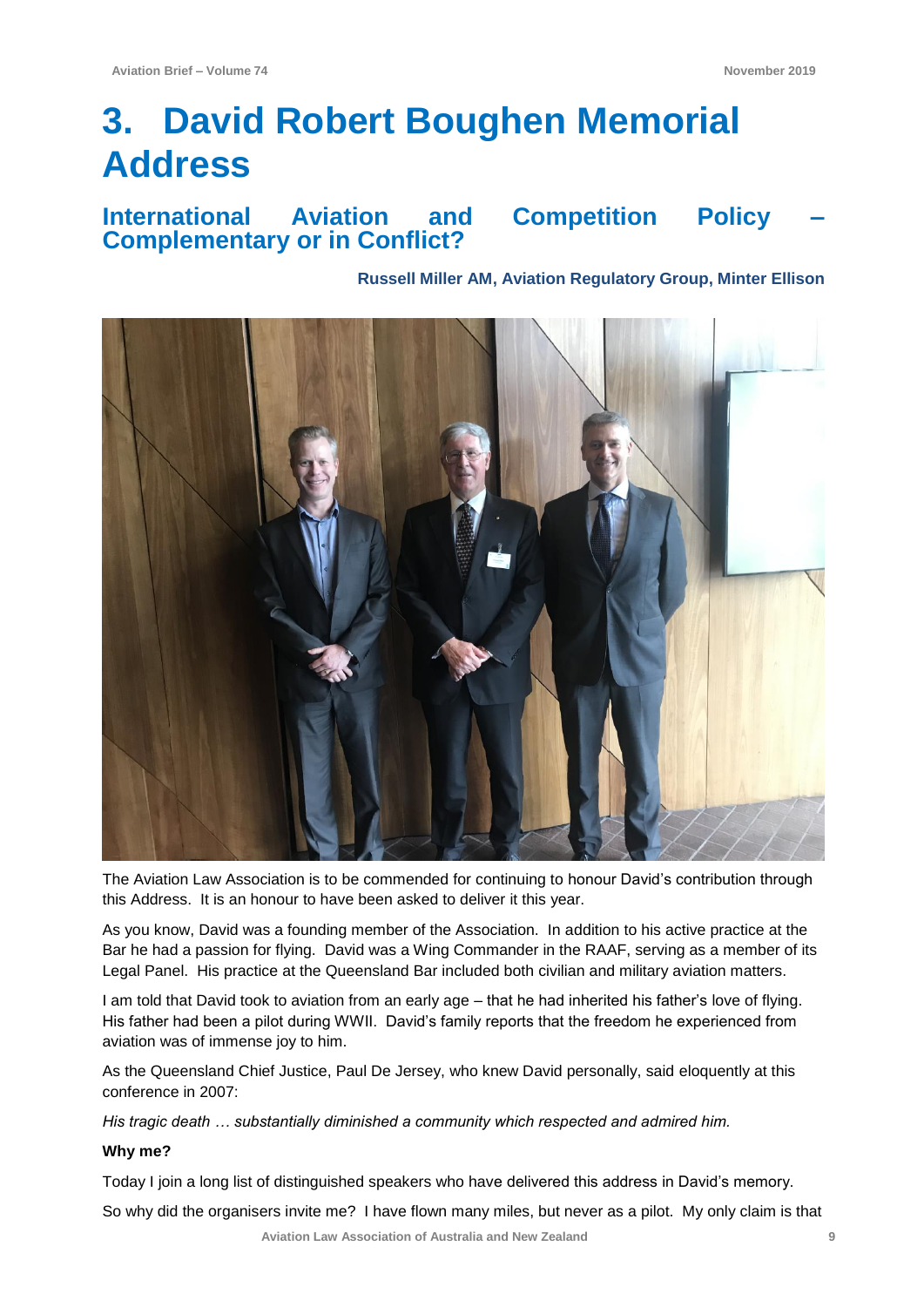The aviation law course at ANU, taught by the late Professor Jack Richardson, inspired me. But opportunities to work in that field were limited so I ventured into the competition field in my professional practice.

Quite early in my career the International Air Transport Association brought me back to aviation when I was asked to assist in relation to a challenge under Australia's *Trade Practices Act*. From then on competition law and aviation regulation became major focuses in my career in the law.

So it will not surprise you that I have chosen the intersection between aviation and trade practices as the topic for this Address in David's honour.

The topic I have chosen is *International Aviation and Competition Policy – Complementary or in Conflict?* – It is a topic of which I am sure David would have approved.

#### **News Reports**

Aviation is always in the news - sometimes it is good news and sometimes bad. Consider the following:

- On March 4 *Aviation Weekly* carried the headline *Australia's competition watchdog and Virgin Australia have argued against the proposed codeshare expansion between Qantas and Cathay Pacific.*
- In January the newspapers were full of reports over an aviation fatality. Not an aircraft crash, but the crash of online travel agent, Bestjet.
	- o On 2 January *The Guardian* headlined: *Bestjet collapse leaves angry customers thousands out of pocket*.
	- o On January 9 *Channel Nine News* followed with the headline '*Where the hell is the money?' Bestjet clients demand answers*.
- On June 27 last year Reuters carried the headline *Air New Zealand hit with \$15m fine for price fixing.* Reuters reported:

*The court found Air NZ fixed fuel prices and insurance surcharges on air freight services from Hong Kong, and insurance and security charges from Singapore between 2002 and 2007 …*

• On 4 April last year The Guardian carried the headline *Flight Centre fined \$12.5m for price-fixing after losing appeal.*

Each of these examples is a manifestation of challenges to international aviation presented by competition policy. Those challenges are not new. They had their genesis 40 years ago. So where did it all begin?

#### **Global Rules**

The global rules for international aviation had been forged at the end of World War II. They were based (and continue to be based) on bilaterally negotiated 'freedoms' enshrined in *Air Services Agreements* and derived from the 1944 *Chicago Convention*.

International aviation would not be possible without these agreements. They provide the legal foundation for all scheduled international airline flights.

Australia's first such agreement was with the United States, signed in 1946. Today Australia is a signatory to over 100 such agreements covering the world from Argentina through the alphabet to Zimbabwe.

Even today, capacity – flight frequency and seat numbers – on each international route is required to be negotiated bilaterally. Airlines cannot provide scheduled international services to and from Australia without the Government allocating negotiated capacity to airlines of Australia. The International Air Services Commission has responsibility for allocating capacity on international routes, applying public interest criteria.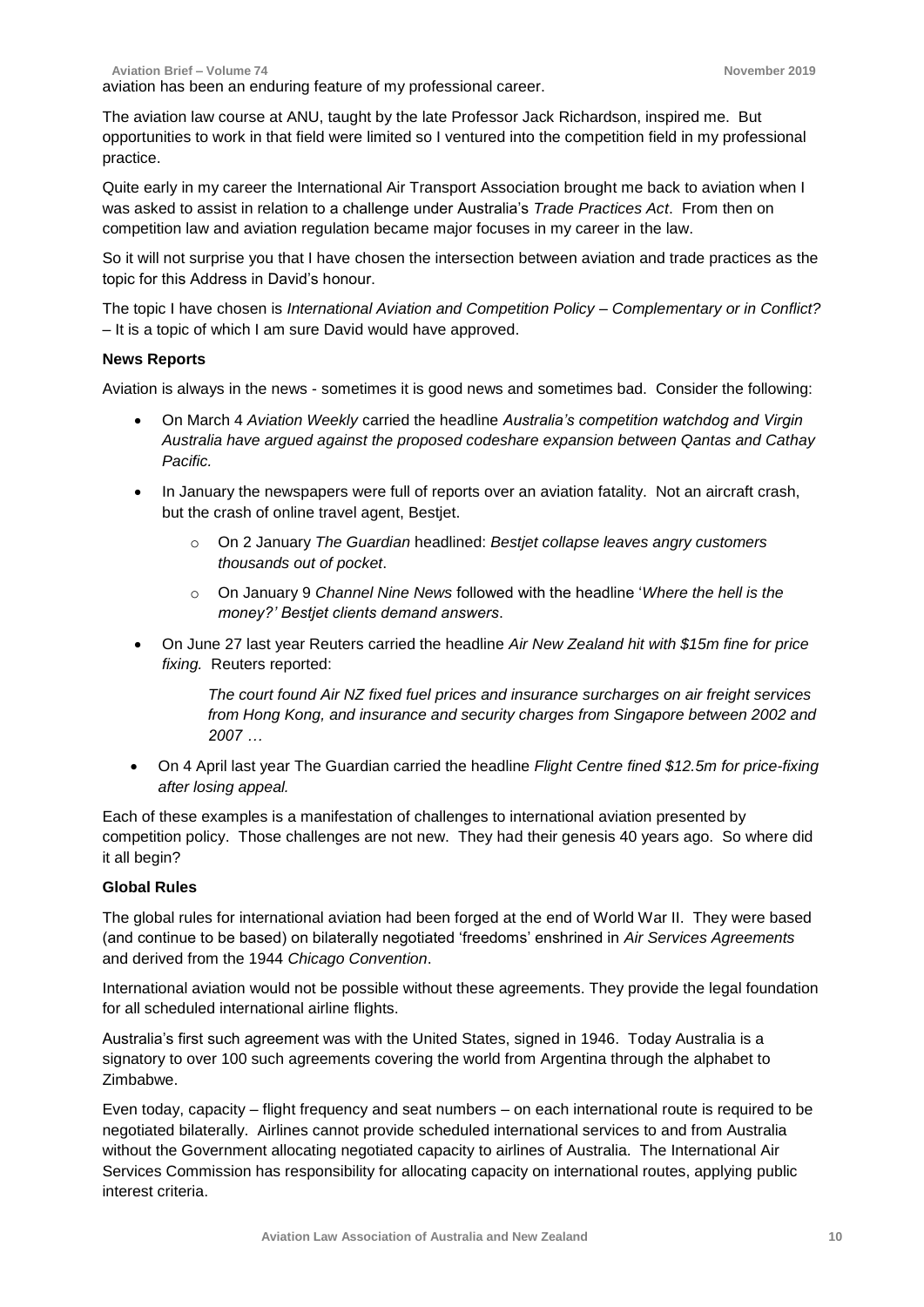The *Air Services Agreements* did more than deal with capacity – with their all-encompassing provisions they fostered and nurtured international aviation.

For instance, they required '*fair and equal opportunity for the designated airlines of each contracting State'*. Indeed, they go further, requiring each country's designated airlines to:

*take into consideration the interests of the* other party's *designated airline so as not to affect unduly the services which the latter provides.*

That fundamental requirement was backed up by provisions requiring that '*tariffs on agreed services shall be established at reasonable levels*'.

To complete the picture, when it comes to tariffs, the agreements provide that:

*The tariffs …, together with the rates of agency commission used in conjunction with them shall, if possible, be agreed … and such agreement shall, where possible, be reached through the rate-fixing machinery of the International Air Transport Association. The tariffs so agreed shall be subject to the approval of the aeronautical authorities of both Contracting States.*

As the movement to privatise government-owned airlines picked up and governments around the world adopted modern competition policies, conflict between the established international aviation order and domestic competition policy was inevitable. How would we reconcile the seemingly irreconcilable differences? I will return to that question shortly. First let's consider how the conflict unfolded

#### **ICAO and IATA**

In the 1940's two international organisations emerged to oversee international aviation, and they still do so today.

As you know, ICAO, the government-to-government organisation,

- sets air navigation standards and other technical operational health and safety rules and
- provides a forum for government officials to meet and discuss aviation policy and set and administer operational rules and standards.

The International Air Transport Association, incorporated by a special Canadian Act of Parliament in 1945, is the forum in which airlines resolve the commercial requirements for international air services.

This included determining fares on international routes throughout the world, as mandated by the *Air Services Agreements*.

Those fares were lodged with each relevant government and 'approved'.

It was an offence to charge a fare other than the 'approved' fare. The commission rate that could be paid to travel agents – 9% for international ticket sales – also derived from an approved IATA Conference resolution.

#### **Emerging competition policy**

In 1975, over the strong objections of the business community, Australia introduced a modern competition law. It was a law of general application, including to the international aviation industry.

As you can readily imagine, given the well-established rules for international air transport, the international aviation system was quite unprepared for Australia's new competition law. In the absence of an explicit exemption in Australia, which was to take precedence – the international aviation regime or the domestic competition regime? That question was not resolved until 2017.

ICAO resolutions called for the former and continually advocated for that position. As ICAO said as recently as 6 years ago:

*States must exercise care in applying their national competition laws and policies to international air services. … [T]he traditional approach in many bilateral agreements favouring airline cooperation on issues like capacity and pricing is squarely at odds with competition laws that strictly prohibit price-fixing, market division and other collusive practices by market competitors.*

International precedent supported the ICAO position. Although the USA is the source of the world's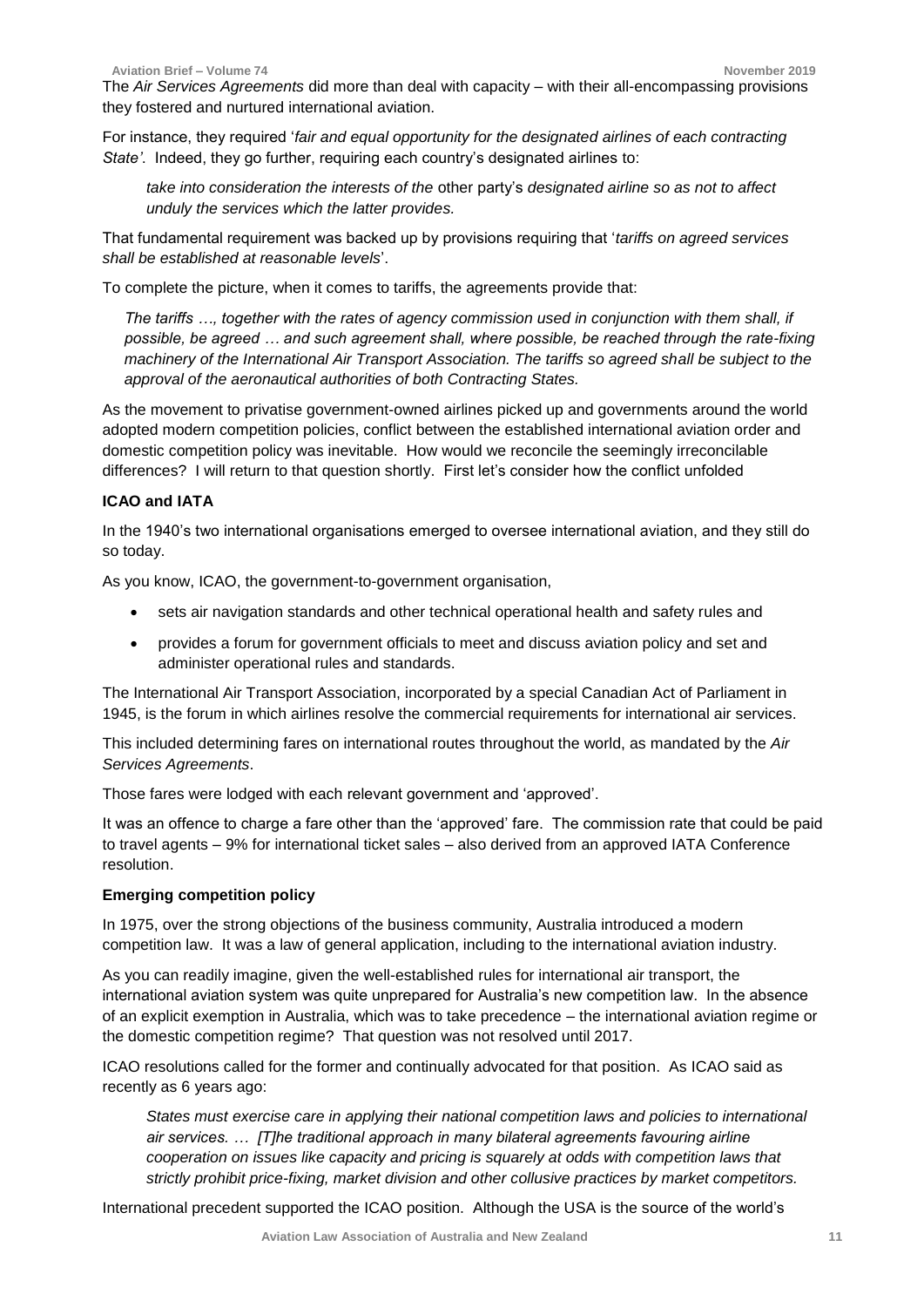strongest competition law – a law dating back to 1890 - authority over international aviation was ceded to the National Civil Aviation authorities who 'approved' IATA fares. This exempted them from antitrust scrutiny, even though the full rigors of US antitrust law applied and was enforced against the aviation industry domestically.

In Australia, as soon as the *Trade Practices Act* came into force in February 1975 Qantas applied for an authorisation for all IATA programs. Authorisations are case-by-case exemptions granted on public interest grounds. IATA was granted an interim authorisation as expected.

But when the Trade Practices Commission came to consider the substance of the matter in 1984, it was a different story.

The Commission refused to grant an authorisation. IATA's global ticket distribution system – the Passenger Agency and Cargo Agency programs - were under threat, not to mention its tariff coordination activities. Diplomatic notes from countries concerned about the possible impact on international aviation followed.

The case moved to the Trade Practices Tribunal, where senior counsel for the Commission opened with an assertion that the IATA system was 'pure price-fixing'. But the Tribunal was never called on to resolve the matter. IATA was able to convince the Commission of the public benefits its systems delivered. The parties reached agreement on a broad-ranging authorisation immunising all IATA programs, including for tariff coordination. That immunity was to remain in place until voluntarily surrendered by IATA in August 2013.

One of the immunised IATA programs was the Passenger Agency Program about which I will say something in the context of *Flight Centre* and Bestjet shortly.

Although IATA's programs had been immunised in Australia, when it came to pricing, market forces challenged the established order. In 1979, KLM had advertised a cheap fare between Australia and the Netherlands that had not been approved by the Australian Government. The Government's reaction was swift. As the *Canberra Times* reported:

*"They may be selling tickets but no passenger has yet been able to fly with one", a government official said yesterday. … It means, in effect, that the sale of the KLM tickets is regarded as illegal.*

The Dutch Government weighed in on behalf of its flag carrier. As the *Canberra Times* reported:

*The Netherlands warned yesterday … that it would seek arbitration on KLM's low air fares unless they were approved by the Australian Government.* 

But it was not KLM that finally succeeded in ending embargo on cheap airfares as we know them today.

The rigid fare approval mechanism that had applied for over 40 years finally crumbled 12 years later at the behest of another airline.

There were no 'legacy' airlines then. Only the established airlines pursuing '*fair and equal opportunity'* to compete on the routes on which they operated.

However, new entrants were starting to emerge. Singapore Airlines, now the No 1 foreign carrier serving Australia, was one. It had been established in October 1972 with limited routes and frequencies, including between Australia and Singapore. As a new airline it was seriously disadvantaged by the fare structure it was required by the *Australia-Singapore Air Services Agreement* to apply.

Of course, common sense shows us that new entrants deal with their disadvantages through keen pricing and superior service, and that is precisely what Singapore Airlines did.

Initially the Australian Government held the line. In January 1991 Singapore Airlines was prosecuted for selling tickets in Hobart at rates below those approved by the Civil Aviation Minister. As the *Canberra Times* reported:

*[The Minister] had been expressing concern for more than a year over wide spread illegal discounting of international air fares, and had stated that he would enforce the law rather than allow an "open go" in fare discounting.*

But every now and again a legal case will produce unexpected results and this was one of them.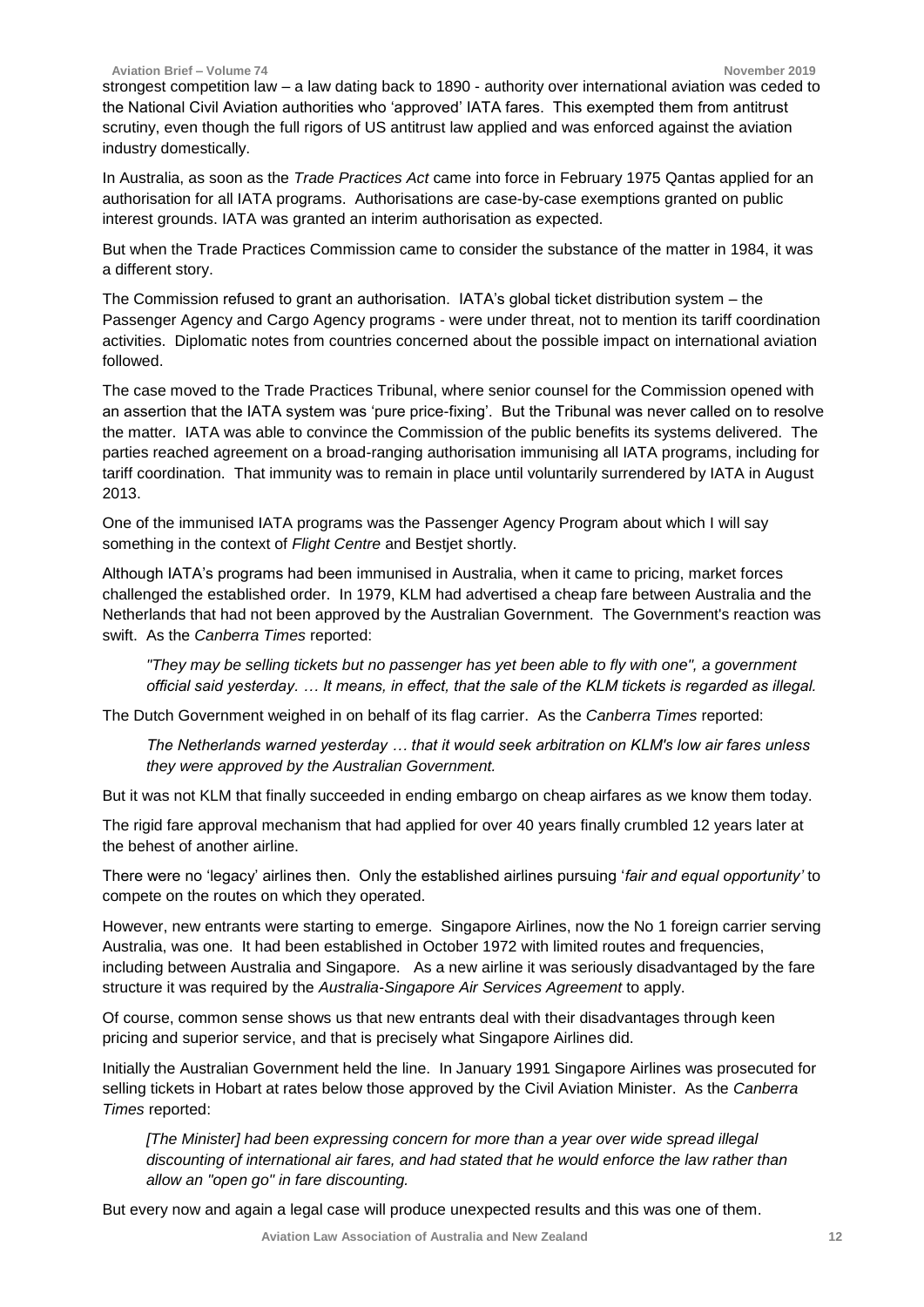In an about face, the Government withdrew the prosecution, heralding a new era of price competition in the aviation industry.

Pandora's box had well and truly been opened by the Singapore Airlines decision and dynamic competitive pricing, resulted.

Although the IATA 'official' fares remained in place, and IATA Conferences continue to meet and set fares, over time their relevance declined. The emergence of alliances further eroded the relevance of IATA fares in the Australian market. Alliance networks largely replaced multilateral interlining.

As this decline accelerated, old notions faded of airlines being partners in a global joint venture facilitating smooth travel to and from anywhere in the globe. The old order – in which cooperation, so essential to international air travel in earlier times, was the norm - disappeared. In its place came competition, even within alliances.

Some airlines prospered in this new uncertain world - others did not. In Australia:

- Qantas, initially threatened by this new order, emerged stronger;
- Ansett and Compass failed;
- Virgin Australia emerged.

Internationally, Pan Am, the post –World War II behemoth, disappeared, as did SwissAir. KLM was taken over by Air France. Emirates, Etihad and Qatar grew and prospered.

In this dynamic new environment further conflict between international aviation regulation and competition law was inevitable.

#### **Air New Zealand**

That brings us to *Air New Zealand*.

Stated briefly, in 1996 widely fluctuating aviation fuel prices resulted in the IATA members resolving to impose a fuel surcharge. But the resolution never came into effect because the US Department of Transportation denied immunity.

If it had come into effect, the Australian authorisation IATA had obtained in 1985 would have immunised it.

Notwithstanding rejection of the IATA proposal, Lufthansa introduced an identical surcharge and other airlines, including Air New Zealand and Garuda, did so as well.

But the problem was that, under competition law understandings between competitors on price are characterised as illegal price-fixing. The result was unprecedented coordinated action by competition authorities around the world. Airlines paid fines and penalties in the USA exceeded \$1.5 billion, in Europe \$1 billion, in Australia \$100 million.

While most airlines resolved their differences with the ACCC and paid significant penalties, Air New Zealand and Garuda fought the ACCC on all grounds, up to the High Court. Their arguments, grounded in aviation law and practice familiar to us all, were essentially twofold:

- First, they said, there is an inconsistency between competition law and the *Air Navigation Act*  and *Air Services Agreements.* The relevant Agreements provided for tariff fixing between international airlines for scheduled international air services into Australia. The competition law prohibition on price-fixing is inconsistent with the international aviation regime.
- Secondly, the airlines were required by foreign governments to charge the surcharge because, under local law in the origin countries – Indonesia and Hong Kong and Singapore - the airlines were required to charge tariffs approved by local aviation authorities.

Both propositions were rejected by the High Court in June 2017. Carefully analysing the legal framework, the High Court decided that there was no inconsistency. International aviation had to abide by Australian domestic competition laws.

#### **Alliances and Code Shares**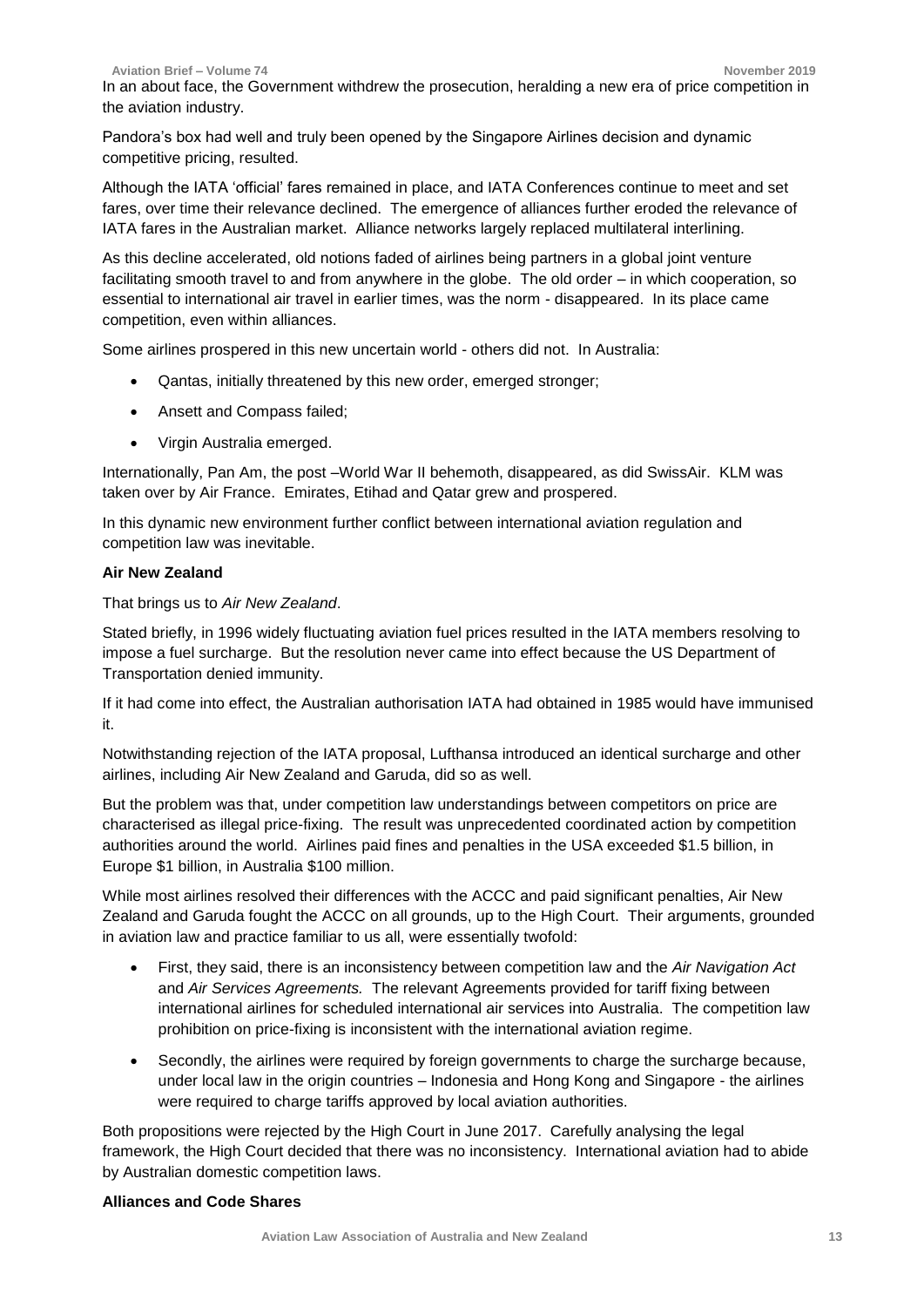Let me turn to another established area of airline cooperation of which my earlier reference to *Aviation Weekly* is an example It involves alliances and code sharing - now an ubiquitous feature of international aviation.

In the 1980s and 1990s airline privatisation became the order of the day. British Airways, Air Canada, Singapore Airlines, Lufthansa and Qantas, to name a few, were privatised by their government owners.

Consequently, the '*fair and equal opportunity'* provisions of bilateral air services agreements came under increasing pressure as airlines responded to the need to make profits. Government rates approval mechanisms gave way and, as I have mentioned, the '*rate fixing machinery of IATA*' failed to keep up with the pace of change.

Before alliances and code-sharing entered the picture, fares set in the cooperative environment of IATA Traffic Conferences were essential for interlining. IATA multilateral interlining allowed (and still allows) passengers to:

- buy a ticket in local currency anywhere in the world;
- to fly to almost any destination internationally:
- changing planes and airlines to reach the destination. And baggage arrives as well, mostly.

But in the past 10 years, IATA multilateral interlining had fallen into disrepute, essentially because the interline fares IATA Conferences set were so far out of kilter when compared with the point-to-point fares competition had produced.

Star Alliance, formed in 1999 by:

• Scandinavian Airlines, Thai Airways International, Air Canada, Lufthansa, and United Airlines, and

One World, formed in the same year by:

• American Airlines, British Airways, Canadian Airlines, Cathay Pacific, and Qantas,

filled the gap that IATA was unable to fill.

It was only a matter of time before code sharing also came to prominence, providing the operational means for airline alliances to operate. Starting modestly with an agreement between Qantas and American Airlines in 1990, code sharing has become universal today.

But alliances, and in particular code sharing, also brought regulatory challenges.

Airlines, regarded by competition authorities as competitors, were entering into cooperative arrangements for which there was no automatic immunity under Australian competition law, or that of many other countries. This brought competition law to the forefront yet again.

No longer was it a matter of negotiating a commercial arrangement and lodging the resultant fares with aviation departments for 'approval'. The arrangements needed explicit approval under competition law approvals that were not always easily obtained.

For instance, in 2002 Qantas and Air New Zealand negotiated a Trans-Tasman Alliance. The ACCC refused to grant an authorisation. On reconsideration by the the Trade Practices Tribunal authorisation was granted after a hard-fought battle. But the alliance never came into effect because the New Zealand Commerce Commission refused approval.

But competition policy has accommodated alliances. Many have been authorised by the ACCC, including the Qantas-Emirates Alliance, reauthorised last year, and a Virgin-Hong Kong Airlines Alliance, authorised the year before.

The Qantas-Cathay code share to which I referred at the start of this Address is another example. Approval is required from the International Air Services Commission whose role is to:

*foster, encourage and support competition in the provision of international air services by Australian carriers.* 

But an IASC decision carries no immunity as far as Australia's competition law is concerned, so code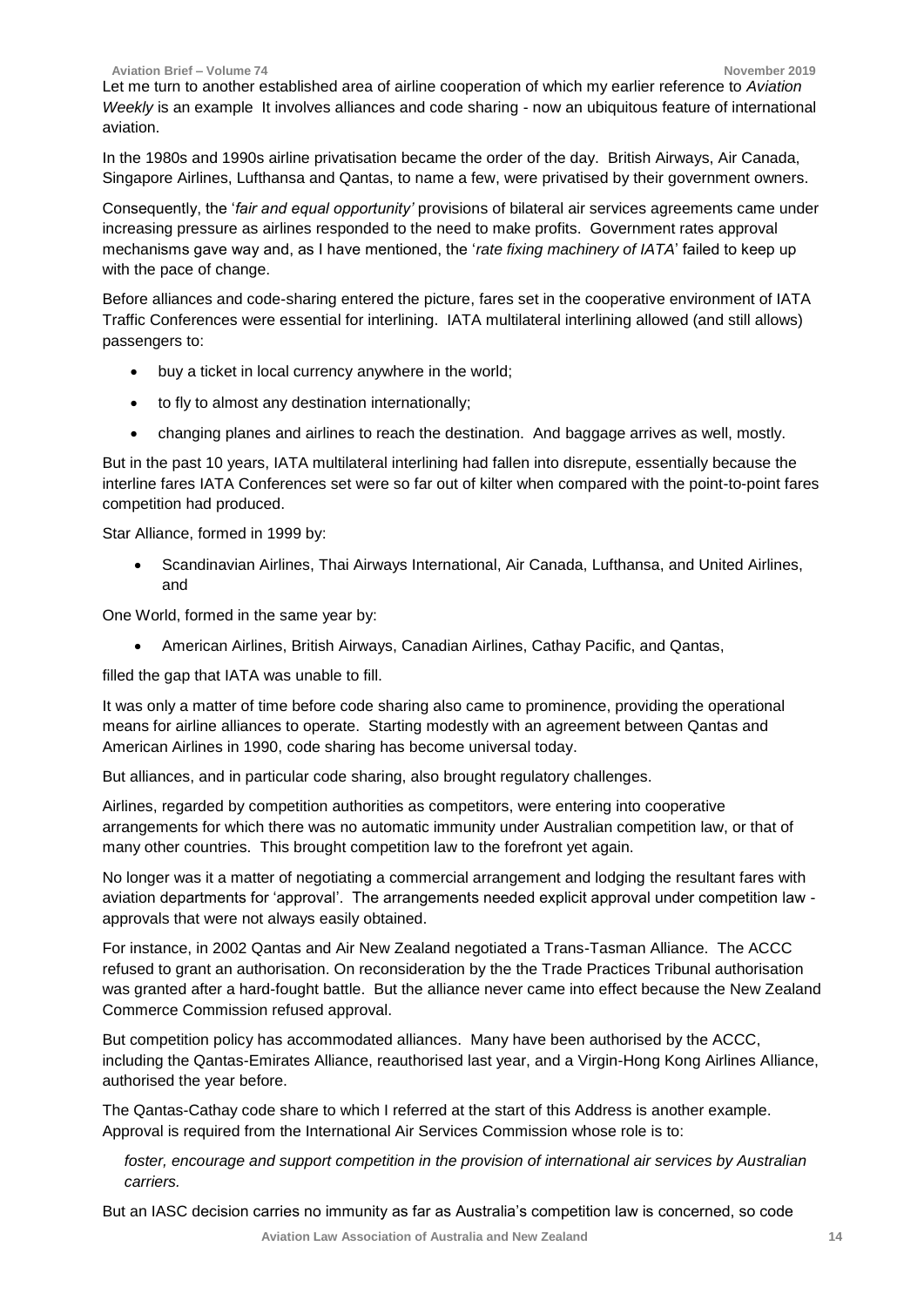share airlines have to also satisfy the ACCC [and competition authorities at the other end of the routes] if their code share agreements involve joint pricing and are not covered by an existing authorised alliance agreement.

These requirements emphasise the focus of approving agencies on international aviation arrangements that deliver real consumer benefits.

#### **Flight Centre**

Airlines are not the only players in the aviation industry that have had to come to grips with competition law. Travel agents, and the IATA system that administers the distribution of airline tickets, have not been exempt either.

The ACCC's Federal Court case against Flight Centre is the latest manifestation of this. It concerned the relationship between airlines and their agents.

One of IATA's most significant achievements was to establish an efficient passenger agency program that has stood the test of time. The IATA Passenger Agency Program, established over 50 years ago, manages the distribution of airline tickets for all IATA member airlines through an accreditation system. IATA accredits travel agents, who are then entitled to sell tickets on IATA member airlines, account for sales centrally through IATA.

In order to obtain and retain accreditation, travel agents are required to meet IATA's prudential worthiness criteria. Although the airlines do not extend credit to agents - because all funds received by agents for ticket sales are held in trust for the airlines - nevertheless the exposure of airlines to potential loss is significant.

The general rule is that, once a valid IATA ticket is issued the airline will carry the passenger even if the airline has not been paid by its agent.

Originally IATA issued physical ticket stock to accredited agents and withdrew it when agents defaulted. Physical tickets have, of course, disappeared with the emergence of e-ticketing, but the IATA accreditation system remains essentially unchanged.

The environment t5oday is not the same as when the IATA passenger agency program was developed. At that time commissions were set by IATA at 9% of the approved ticket price.

But as deregulation took hold, competition for ticket sales through agents, who then accounted for over 80% of international tickets, accelerated.

Airlines offered travel agents 'override' commissions – rebates based on volumes of sales. The market responded by creating consolidators – 'super' agents through whom smaller agents purchased tickets rather than directly from the airlines, thereby obtaining a better price.

More recently airlines 'net fares' have become a feature of the Australian market. Rather than earning commissions, agents can sell tickets at any price they decide, up to a maximum price set by the airline, remitting the net fare to the airline and keeping the balance. This sowed the seeds for the *Flight Centre* case.

Flight Centre, Australia's largest travel agency, advertised that it would not be beaten on price. But it was at a disadvantage when airlines offered internet fares at the net price available to *Flight Centre*.

When Flight Centre complained to a number of airlines that it couldn't make money on those fares, the ACCC became involved.

In a case that went all the way to the High Court in 2016 and was concluded last year, the ACCC successfully claimed that Flight Centre was attempting to fix prices in contravention of the *Competition and Consumer Act*. The case turned on whether or not Flight Centre was in competition with the airlines for which it was an agent.

Conventional wisdom, reinforced by the IATA Passenger Sales Agency Agreement, was that Flight Centre was simply an agent for the airlines it served.

It will surprise none of you to observe that agents should be able to discuss prices with their principals, especially when their remuneration depended on it. This is a normal part of the agency relationship.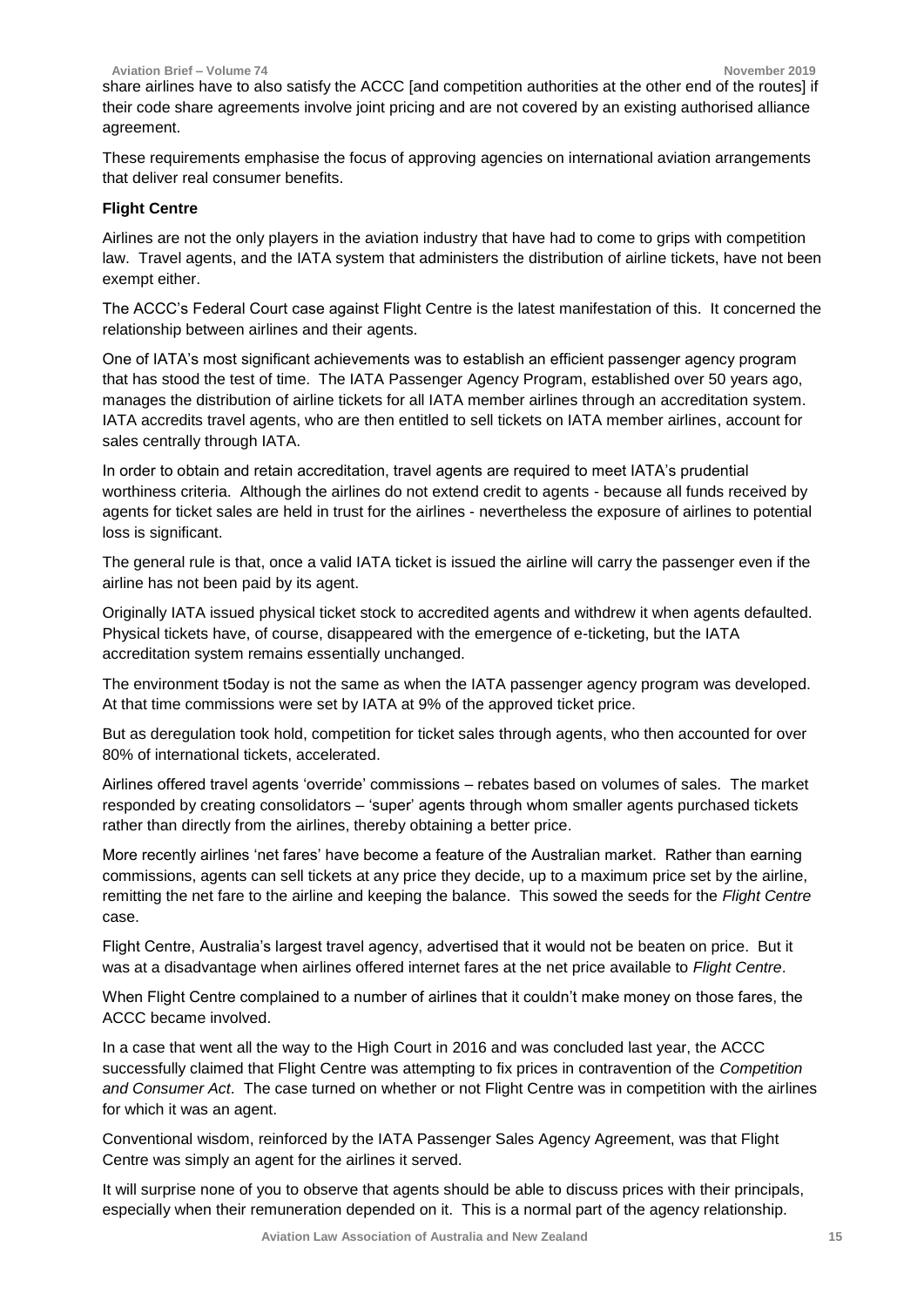That is precisely what Flight Centre did. It complained to airlines that it had to match their advertised prices and made nothing from the sale.

In a controversial split decision, the High Court decided that, although Flight Centre was the agent of the airlines to which it had complained, that did not preclude it also being a competitor. The ramifications of this decision have not yet been fully assessed. As my partner, Justin Oliver said in a recent article:

*… where the law treats the acts of agents as acts of the principal, is it really possible for the agent and the principal to supply a product in competition with each other …?*

That is a question for another day.

#### **Bestjet**

Finally let me say a few words about Bestjet, the \$10 million+ travel agency insolvency reported in January. The full story is yet to unfold.

As I have said, IATA accreditation required (and still requires) travel agents to meet prudential requirements consistent with the level of airlines' financial exposure. This meant that agents had to provide IATA with sufficient security to cover ticket sales.

But protection of the airlines is one thing – what about protecting consumers? Travel agency licensing had been introduced in Australia in 1974 in the wake of a number of travel agency defaults that left travellers stranded. It was an offence to carry on an unregistered travel agency business.

While registration may have ameliorated the problem, it did not remove it. In the 1980s a further string of defaults led to calls for what *Choice* referred to as:

*a safety net against licensed travel agent collapse, compensate[ing] consumers who were left high and dry when agents went bust.* 

State and Territory Governments introduced a special fund – the Travel Compensation Fund – to which travel agents were required to contribute. The purpose of the Fund was to compensate consumers for travel agency defaults.

But then came competition policy initiatives directed at freeing up markets by removing government 'red tape'.

Deregulation – allowing freedom for market participants to compete - became the order of the day. The Federal Government kicked this off by paying bounties totalling almost \$27 billion to State and Territory Governments over a 13 year period to free up markets. Ultimately one of the casualties was the Travel Compensation Fund.

In 2013 the Fund was abolished. At the time the Victorian Assistant Treasurer stated:

*Now, after over two decades in operation, the national scheme has steadily become ill suited both to modern industry practices and to how consumers purchase today. The rise of electronic commerce in particular has fuelled the growth of direct distribution channels. Making travel arrangements is now predominantly an online business, with consumers cutting travel agents out of many transactions.*

Direct purchasing, credit card charge-backs and private travel insurance were seen as an acceptable substitute.

There is little doubt that the claim that consumers are cutting out travel agents is inaccurate. Travel agents account for more than 70% of international airline ticket sales and online travel agents like Expedia are well established.

It remains to be seen whether consumers are sufficiently protected by credit card charge-backs and private travel insurance. Bestjet is likely to ultimately provide an answer. But we do know that:

- Credit card companies have been covering passengers, but only those who used an applicable credit card to pay Bestjet. Not all credit cards provide this cover.
- As to travel insurance, many policies specifically exclude losses arising from travel agent insolvency.